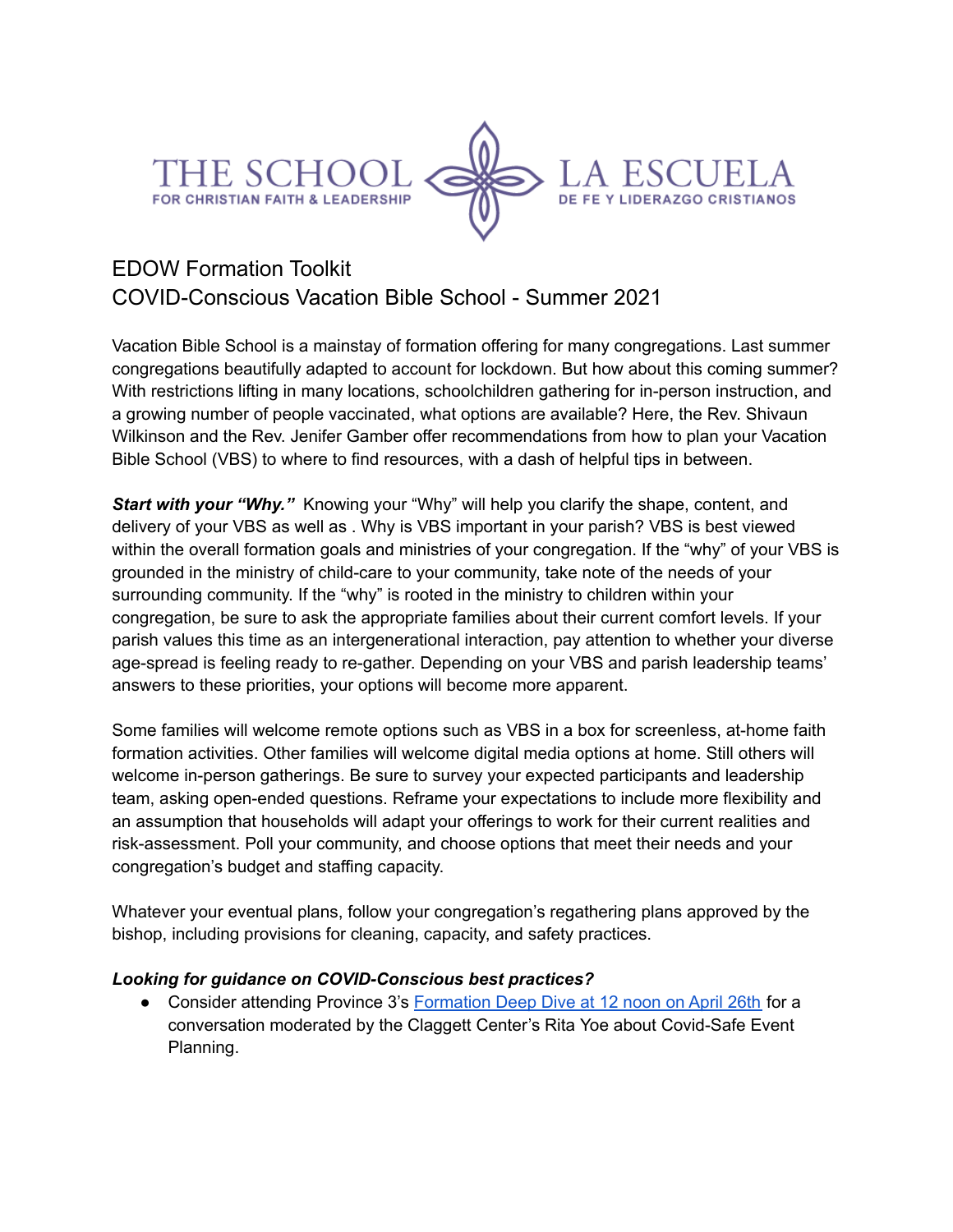## *Looking for VBS programs?*

- Register to watch this panel of [publishers](https://zoom.us/webinar/register/WN_o0pn_doIQRunPqDUwVqRSA?fbclid=IwAR0u1QM6mOmza60-FItM2boWFPPvPwYazuHPRq_xMpxBwTdl_5Z7N1XIuek) present their VBS offerings.
- VTS's [BuildFaith](https://buildfaith.org/category/vbs-vacation-bible-school/) is a rich source of information about VBS.
- Episcopal Relief and [Development](https://www.episcopalrelief.org/church-in-action/christian-formation/) will be rolling out a free virtual VBS.
- Illustrated Ministry's [Compassion](https://www.illustratedministry.com/vbs/) Camp is designed for in-person, virtual, or hybrid.
- Edible Theology's [Bake](https://learn.edibletheology.com/bake-with-the-bible-church?fbclid=IwAR0YF6gVrofUUHE6k2KTXqZk2RONQJFt-7UBSu9RHHCYAyEmASxfebn1NkY) with the Bible can be a resource for developing a VBS.

### **Designing your own program?**

- Why not try out an intergenerational VBS? Watch VBS for the Whole [Parish](https://youtu.be/Z1b5fO92GIc) by the Rev. Shivaun Wilkinson to learn the why, and a model for developing your own intergenerational VBS where children and adults learn from one another.
- Join the Forma [Facebook](https://www.facebook.com/groups/194501327325205) page to connect with other formation leaders for ideas and support.
- Think sustainability. Since sharing of supplies and spaces can be problematic with COVID concerns, plan thoughtfully around creating and crafting. With so many inexpensive craft options, we can default to crafts rather than activities that are more motion or action0irenetd that teach the story or lesson more effectively.
- Consider what is attainable in a day or week at home. At-home VBS can be an extremely effective way to keep the formation aspects of summer church, while also empowering households to steer the learning. However what is possible with a team of volunteers, pre-planning, set-up and clean-up help, is not possible in most households. Generally speaking, assuming a household can do an appropriate family worship/prayer time and one activity a day, and no more than five activities slated for the week, is a good rule of thumb.
- Tie in the sermons. Connect the whole parish to the VBS program, regardless of your target age category, with sermons that relate back to topics and themes. If your VBS is one week, bookend sermons can be an effective way to bring the whole congregation into the VBS learning journey. If you are exploring a take-home VBS option, for a week, month, or even whole summer, consider a sermon series helping to move the whole congregation along the scriptures or themes.

## **Looking for ways to make safety fun?**

- *Wear wrist-bands.* Buy three color silicone wristbands, in red, yellow or green, to help participants and volunteers non-verbally indicate their level of covid safety-concerns. Red indicates "happy to be here, but keeping my space." Yellow indicates "I'm comfortable talking but not touching." and Green indicates "handshakes, fistbumps and sidehugs are fine." Especially with VBS programs where parents aren't present, make sure the parents have the final say in indicating covid-related comfort levels.
- *Consider bubbles.* One of the joys of VBS tends to be the mixing of people. However, during a covid-tide reality, it may be necessary to reframe our joy from breadth into depth of relationships. Let the joy this year be in creating "household units" of some form, where the groups stay consistently bubbled the whole camp in an attempt to mitigate possible covid exposures and spreads.